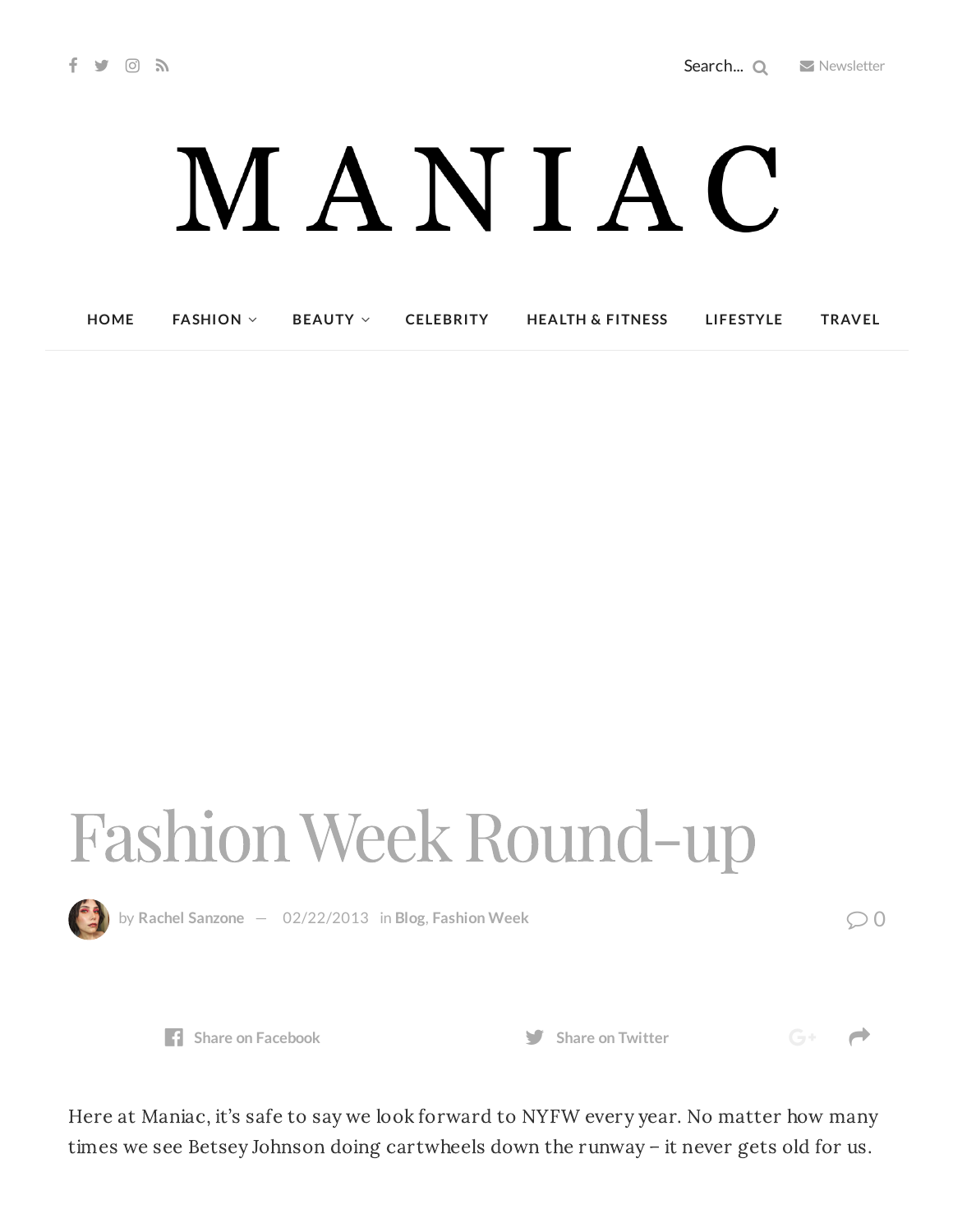This year was no different. Sure, there was an unexpected wall of white but fashion prevailed yet again. And while we have closed yet another fashion week chapter, we have not forgotten what our eyes have seen. And how could we? This year was full of trends that we can't wait to try out for ourselves. Mother Nature may have been frigid but these trends are hot.

(Photo credit: Refinery 29, Maria Valentino/MCV Photo)



While you may be cringing over anything related to cargo jeans, fear not. Army trousers have a ripstop material more durable than our old denim enemies and feature a looser leg. The trick to mastering the trend without it looking like a costume is to pair them with high heels.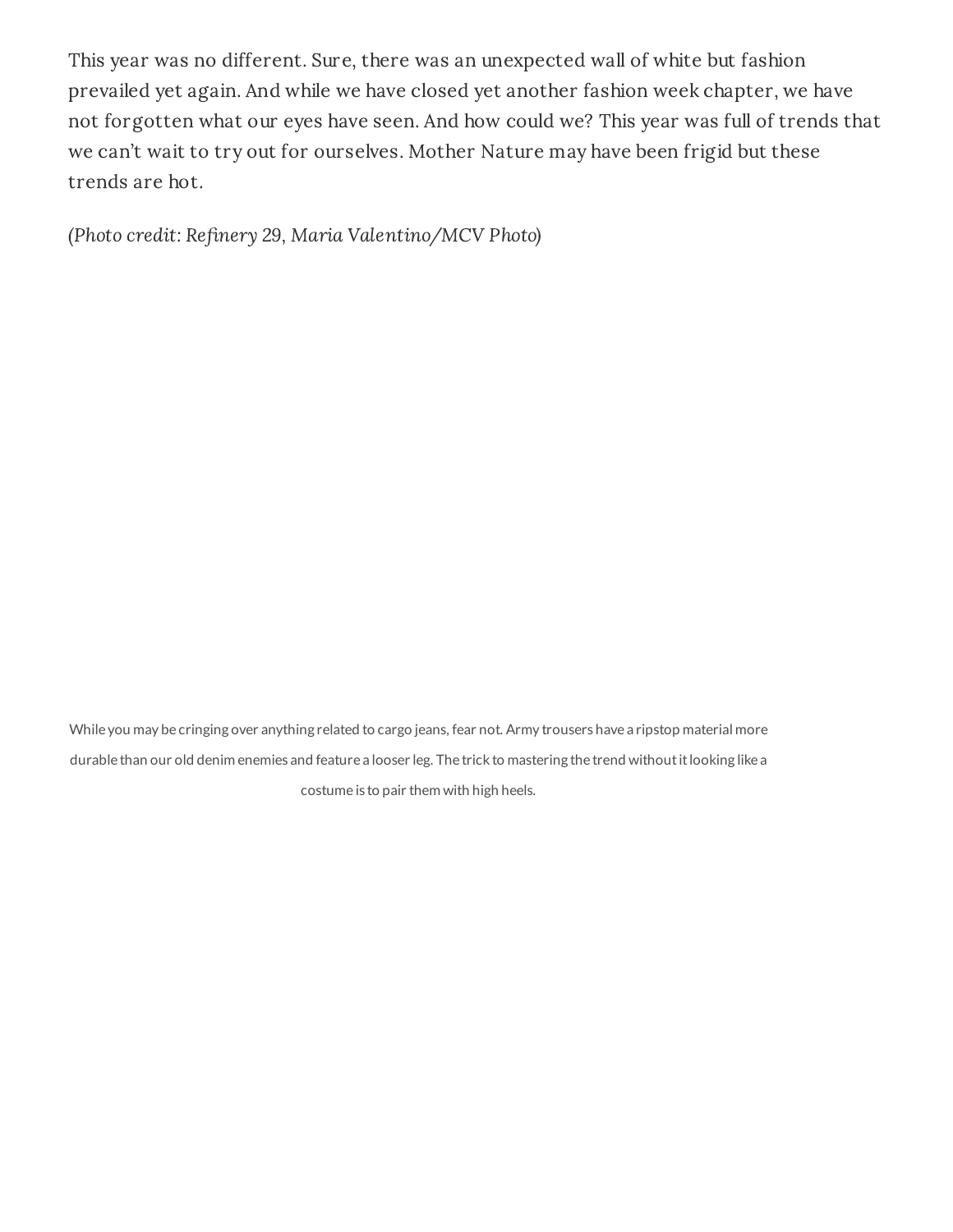

Boxy jackets are an examplewhere bigger is better. Just remember, boxy on top – slim on bottom. Wearing them with tapered pants (or jeans) gives you edgy volume without the added weight.

To avoid looking like you've been working on the railroad, flannel jumpsuits should be kept simplistic. A chic grey is easy to wear and has and understated elegance dressy enough for formal events.

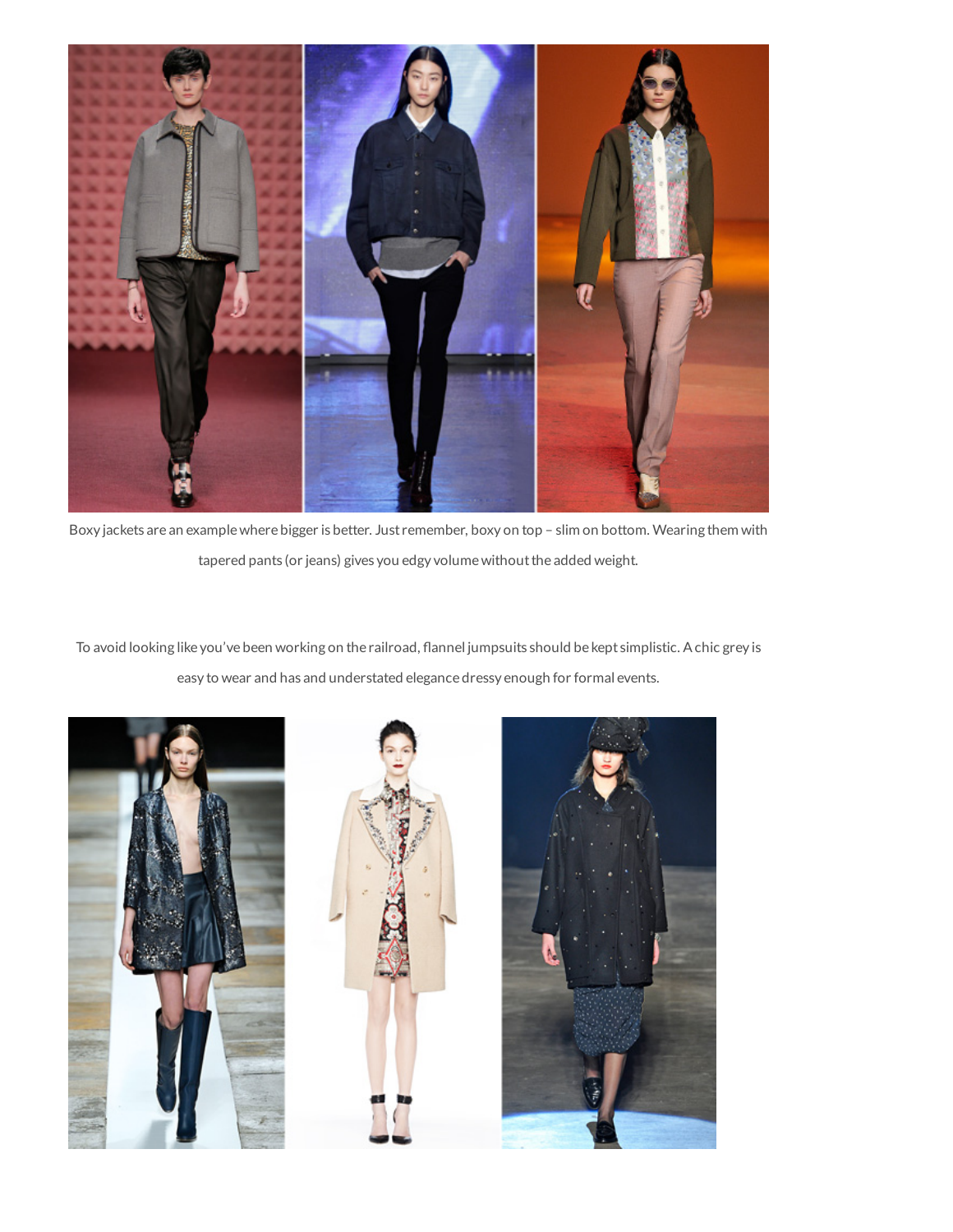Fashion week was channeling its inner Nemo with these gem jackets. The subtle flecks of jewels in these will make you

look like you were caught in a delicate snowfall.



There's nothing Annie Oakley about this trend. Whether it was a tight geometric print or a spread out floral, this

trend was found detailing jackets, dresses and everything in between.



We will never say farewell to leather but who would want to? Our leather jeggings may be number one in our hearts for now but they have competition. This trend has an elastic waist and a looser fit than what we're used to. Stylish and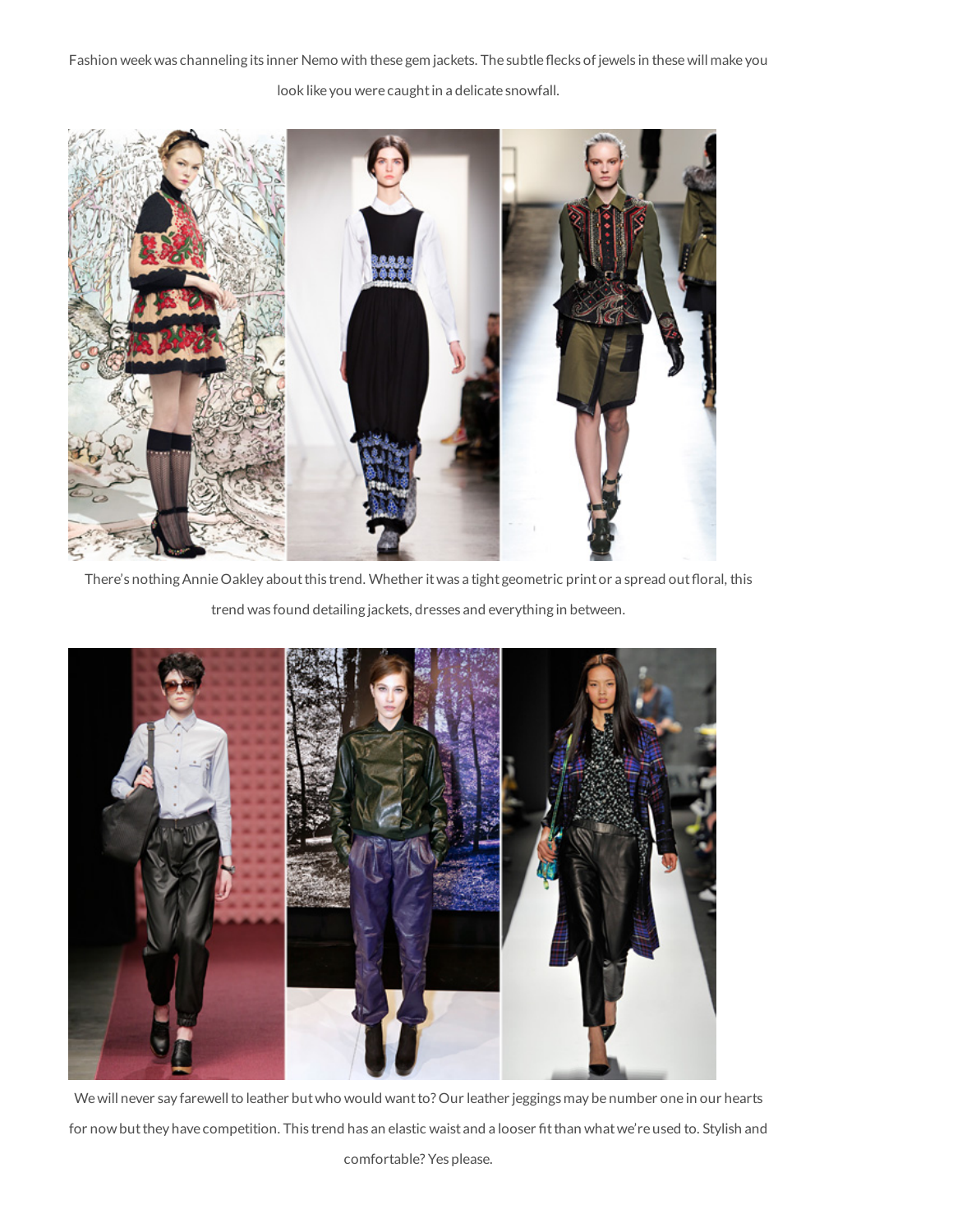

Strapless and stunning is something that almost always goes hand in hand. This silhouette was paired with luxurious materials like lace, silk and leather. Butdon'tletit's simple shape fool you. Strapless always has a way oflooking oh so chic.

Patterns can either be wrong or in this case - oh so right. Peeking sunlight patterns were seen peering out from behind trees, through water and yes, even an alien spaceship. We can thank Rachel Comey for that one.

Another gorgeous neckline but much more twisted. We saw tons of variations of this unique neckline. Whether it was a singlewrap, cinch or the similar drape of a scarf, this is one twister wewantto be sweptup in.

This is one trend we probably all have in our closets. Layer it over turtlenecks and or other v-necks to mimic rag & bone, Tommy Hilger and RachelComey. Add your own spin and wear itbackwards. It creates a clean slate for a big scarf, a brooch or a belt to get noticed.

And there you have it. Ten trends to go from runway to your closet. Don't be afraid to take a fashion risk. If you like it and are comfortable, you can look fabulous. Decide who you are and what you want to express by the way you dress. It's as simple and fabulous as that.

**Tags:** [Blog](http://maniacmagazine.com/tag/blog/) [Clothes](http://maniacmagazine.com/tag/clothes/) [Couture](http://maniacmagazine.com/tag/couture/) [Fashion](http://maniacmagazine.com/tag/fashion-week/) Fashion Week [Maniac](http://maniacmagazine.com/tag/maniac-magazine/) Blog Maniac Magazine [NYC](http://maniacmagazine.com/tag/nyc/) Rachel [Sanzone](http://maniacmagazine.com/tag/rachel-sanzone/) [Runway](http://maniacmagazine.com/tag/runway/) [style](http://maniacmagazine.com/tag/style/) [Trends](http://maniacmagazine.com/tag/trends/)